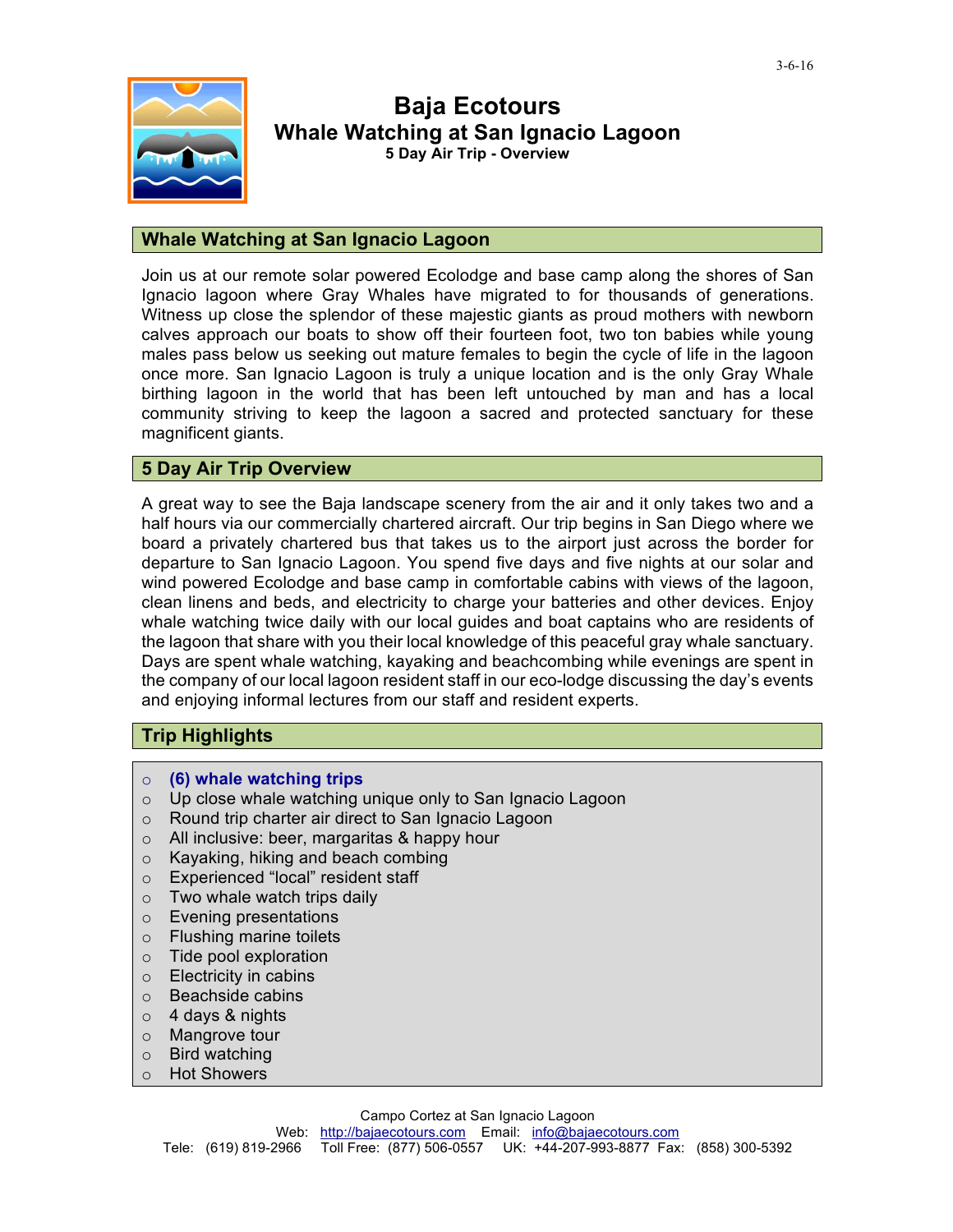## **5 Day Air Trip Fee**

\$3,050 USD per person, double occupancy +\$28 tourist card + \$32 conservation passport + \$28 airport fees

\_\_\_\_\_\_\_\_\_\_\_\_\_\_\_\_\_\_\_\_\_\_\_\_\_\_\_\_\_\_\_\_\_\_\_\_\_\_\_\_\_\_\_\_\_\_\_\_\_\_\_\_\_\_\_\_\_\_\_\_\_\_\_\_\_\_\_\_\_\_\_\_\_\_\_\_\_

Single Supplement Fee: \$500 USD (for occupying single accommodations & travel)

#### **Campo Cortez Ecolodge**

Seemingly perched on the edge of civilization "Campo Cortez" offers many modern amenities while maintaining a clean, comfortable and eco-friendly environment. Our Ecolodge and base camp provides a modern solar and wind generation system in our dining palapa and well stocked Baja library and an electrical system that provides 110 ac or 12 volt dc power for all of your charging needs. You can charge up your video and camera batteries anytime in the dining palapa or your cabin anytime during the day. Constructed from local materials and by traditional building methods, our palapa is the gathering point for all of our daily activities. Always available in the palapa daily are:

- Book and video library of Baja & marine mammals & plants
- Television to view our daily videos & presentations
- Science & weather monitoring station
- Coffee & hot water for tea
- Snacks & fruit
- Sodas & beer

## **Beachside Cabins**

Campo Cortez is a completely off the grid solar and wind powered eco-lodge. Our beachside cabins come equipped with electricity, comfortable beds and are well protected from the wind and elements. Twelve of our cabins are double occupancy with two single beds and three others are triple occupancy with a double bed on one side and a single bed the other side. All of our cabins are supplied with fresh linens, pillows and clean sleeping bags for each new guest**.** 

The cabins operate on *Solar Power* and have a solar panel array on the roof that capture and store the radiant energy from the sun into a large marine battery. The battery is then connected to an inverter that converts this stored electricity from 12volt DC power to 110volt AC power to charge your small electronics such as video cameras, notebook computers and digital cameras. If you happen to use a CPAP machine, we do have cabins that provide power throughout the night to power you're your device.

#### **Itinerary in Brief**

| Trip departs & returns to:      | San Diego - Local hotel (see itinerary)                                                              |  |
|---------------------------------|------------------------------------------------------------------------------------------------------|--|
| Night before departure meeting: | Meet guide in lobby at 6:30pm                                                                        |  |
| Day $1:$                        | Morning departure at 7:00am (private coach to<br>airport) arrive camp for orientation and happy hour |  |
| Day 2, 3, 4:                    | 3 full days & nights at camp (6 whale watch trips)                                                   |  |
| Day 5:                          | Depart camp after breakfast and arrive San Diego by<br>3:30pm to 6:00pm                              |  |